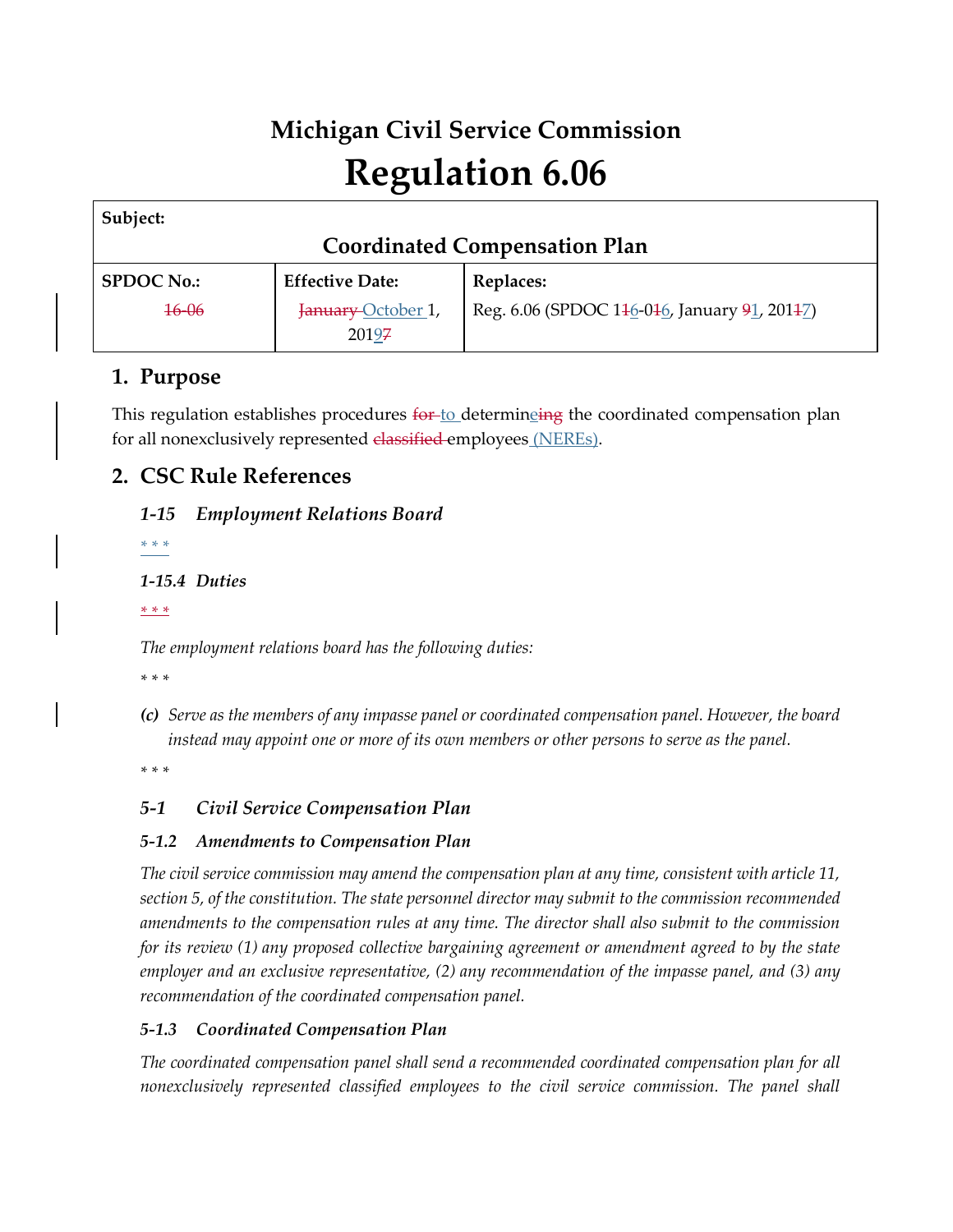*consider negotiated collective bargaining agreements, any impasse panel recommendations, and any recommendations of the employer or employees. The panel shall send its recommendation on or before the date set by the state personnel director.*

# **3. Definition**

- **A. Definition in This Regulation.**
	- 1. **Position statement** means a written statement proposing a change to the compensation or benefits plan with supporting rationale and documentation addressing the Ccoordinated Ccompensation plan (CCP) Panel guidelines.

# **4. Standards**

- **A. Scheduling.** Determinations under these procedures must be consistent with the budget cycle established by statute law and the constitutional provisions governing the timing of increases in rates of compensation for classified employees. The State Personnel Director shall annually establish and publish a schedule for the annual Coordinated Compensation Plan process before September 1. The Coordinated Compensation Panel or its designated representative may adjust deadlines for submissions-and responses, with the director's consent of the director, as necessary to effectively and timely carry out this compensation setting process and coordinate with collective-bargaining and impasse schedules.
- **B. Participation.** The Office of the State Employer (OSE) and limited-recognition organizations (LROs) may participate in the coordinated compensation CCP process. Additionally, nonexclusively represented classified employees NEREs who are not members of LROs may also request to participate upon leave granted by the Panel or its Chair. Any request to participate under this provision-must be submitted in writing by the Friday before Labor Day to the Panel–[MCSC-Compensation@mi.govb](mailto:MCSC-Compensation@mi.gov)efore the deadline established by the State Personnel Director. The Ppanel'-or its designated representative shall respond in writing to a valid-request to participate before the deadline established by the State Personnel Director. A valid employee-request must contain-the following:
- $(1)$ . The name, address, e-mail address, and phone number of the employee or spokesperson for an employee or group of employees;-
- $(2)$ . A a certification that no employee or group member requesting to participate is a member of an LRO.;
- $(3)$ . The specific compensation or benefits changes proposed and the classifications of employees for whom the change is requested<sub> $\bar{x}$ </sub> and
- $(4)$ . A<sub>a</sub>-brief explanation of the reasons why the requested change is necessary.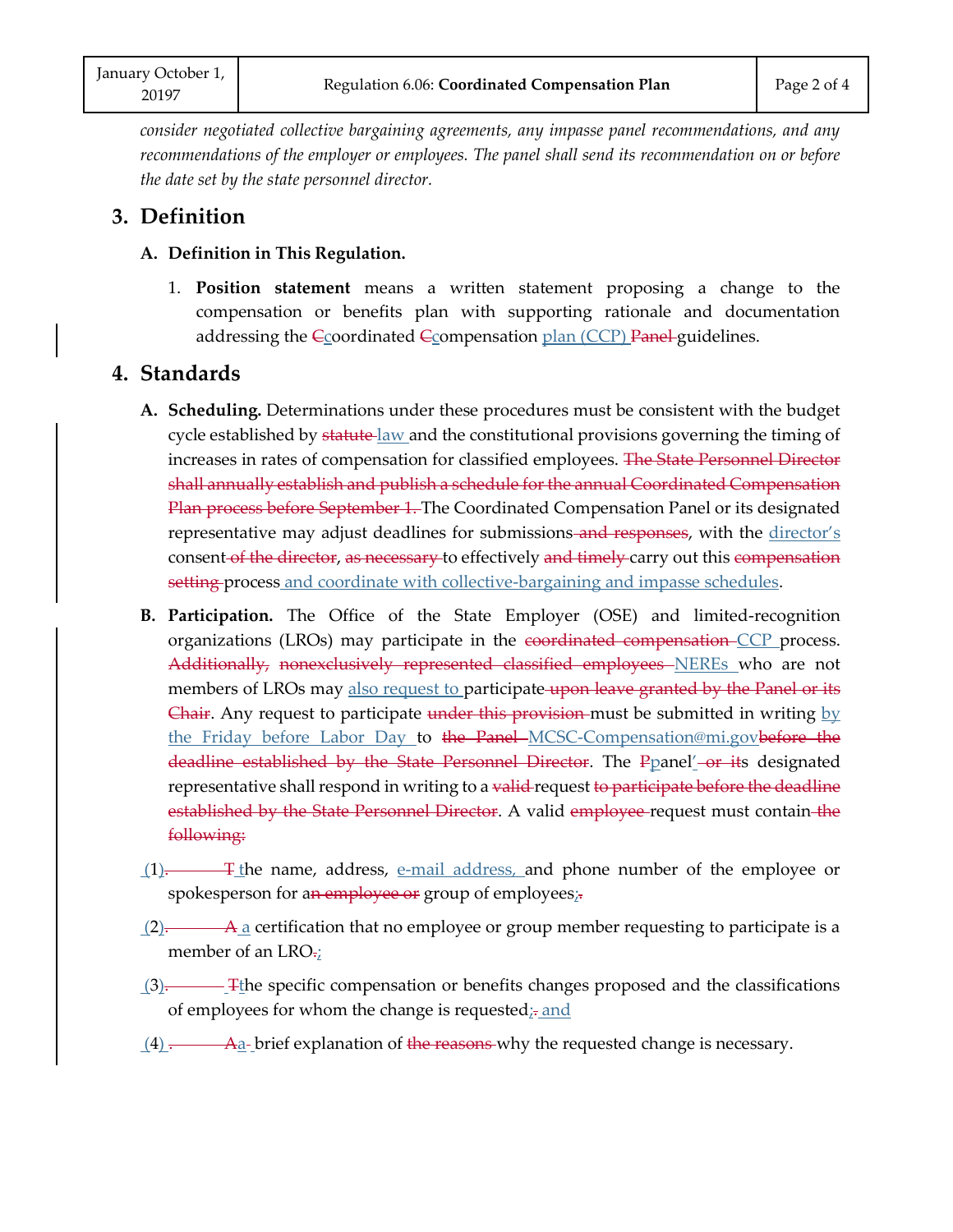#### **C. Procedures.**

- 1. **Written Position Statements.** All parties participating in the coordinated compensation CCP process shall submit a written position statement to the Ppanel before the deadline established by the State Personnel Ddirector. The OSE shall simultaneously serve a copy of its submission on participating LROs and NEREs. The Participating LRO<sub>S</sub> and employee-NEREs participants shall simultaneously serve a copy of their submissions on the OSE. If resubmitting a request to modify the  $CCP$ previously considered by the P<sub>D</sub>anel, a partyn LRO or NERE must provide compelling evidence of a material change since the last request's last consideration.
- 2. **Response Statements.** A party who submitted a position statement The OSE may issue submit a written response to a position statement filed by another party before the deadline established by the director-LRO or a NERE participant. The OSE shall simultaneously serve a copy of any response on to a participating LROs and or NEREs. LRO and NERE participants may also submit a written response to the OSE's response statement. Participating LROs and NEREs must-shall serve a copy of any response statements on to the OSE. Response statements must be filed with the Ppanel before the deadline established by the State Personnel Director.
- 3. **Conference.** The Ppanel's Cchair or the Cchair's designeeated representative may conduct a preliminary conference with the parties before any coordinated compensation CCP hearings. The Panel's representative shall to identify the general types of information necessary to establish for a relevant and material hearing record for the  $P$  panel's eventual deliberations. The  $P$  panel may reject specific requests from further consideration in the Coordinated Compensation CCP hearing if the Panel determines that the request hwas previously been considered and no compelling evidence has been demonstrated was offered to justify reconsideration.
- 4. **Coordinated Compensation CCP Hearing.** At the hearing convened by the Ppanel, the parties may present their recommendations and respond to recommendations of other parties.

#### **D. Guidelines.**

- 1. **Standards.** Position statements and participant's oral presentations of participants in the coordinated compensation plan CCP process should address the following guidelines, which the Ppanel shall use in making its-recommendations to the Civil Service Ccommission:
	- a. The public interest and welfare, including the current and forecasted financial condition of the Sstate.
	- b. Comparison of the overall compensation received by excluded and nonexclusively represented classified state employees NEREs with the overall